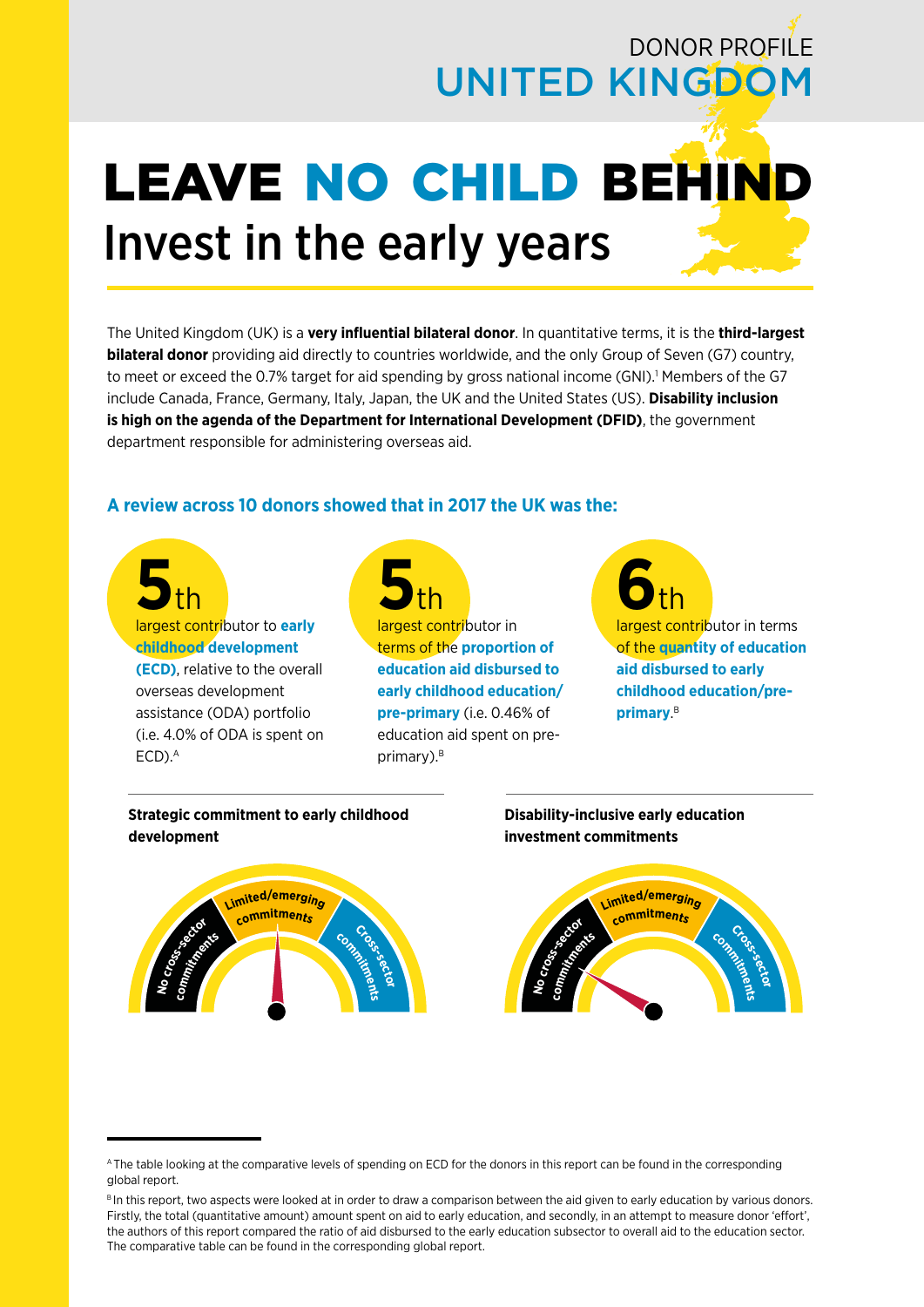## **Integrated and inclusive early childhood development**

The UK government's 2015–2020 development assistance strategy<sup>2</sup> commits it towards 'striving to eliminate extreme poverty by 2030' for the world's most vulnerable people – with a particular focus on rights of girls and women – by meeting basic needs through investments in services such as education, health, or nutrition.

**There is no overall ECD multi-sectoral commitment in the UK's development strategy; however, its aid disbursements do demonstrate strong commitments to areas important for supporting ECD.** Of the 10 donors reviewed for this report, in quantitative terms, the UK was the largest bilateral donor to areas likely to benefit ECD. More than 90% of the UK government's investments are within the health and nutrition sectors (see Figure 1). In some respects, this is a consequence of the UK's overall aid commitments (i.e. it is a large donor). However, it is also the result of clear commitments made to spending on areas that support ECD (most notably in child and maternal health and nutrition).

**Despite the UK's high proportion of funding committed to health and nutrition (particularly in child and maternal health and nutrition), more could be done about the ratio of aid that the UK allocates to ECD.** Therefore, the UK was placed only fifth out of nine of the 10 donors surveyed for this report.

**However, the UK's emerging commitments to ECD hold much hope.** For instance, the UK's current commitments (i.e. newer commitments) within the DFID portfolio show an emerging picture of greater support

FIGURE 1 **Breakdown of early childhood development ODA across different ECD domains. 2017 constant US\$ disbursements, based on DAC figures**



Source: OECD Creditor Reporting System. Accessed May 2019

to ECD. A search of all current active and recently completed projects identified programmes specifically supporting an ECD approach and focusing on improving development outcomes in 13 countries.<sup>C</sup> Moreover, DFID was shown to be explicitly investing in multisectoral approaches to ECD (i.e. investments which straddle multiple sectors) – it was one of the few donors examined for this study to do so.

**The majority of these newer programmes are focused primarily on supporting early education as a primary focus, but with a strong ECD lens.** All the projects focus on supporting vulnerable groups (i.e. refugees). Moreover, the UK government was shown to be one of the few donors in this study with projects which explicitly aim to support scaling-up inclusive approaches, and targeting children with a disability in low-income countries in their ECD country-level investments.<sup>D</sup> In addition to country-level investments, DFID also had a number of global or multi-country projects supporting ECD.<sup>E</sup>

DFID is clearly poised to play a far more prominent role in ECD. There are currently a number of pilot projects, both active and in the pipeline. ECD was identified as a priority interdisciplinary research area under DFID's Research Review, and this includes current research underway to inform future work. As this initiative states: "There is global agreement on the importance of ECD and there is strong UK interest in catalysing a new, firstof-its-kind interdisciplinary research centre to tackle this evidence challenge."3,F

#### **Supporting early education and pre-primary**

**The UK government's overall spending on early childhood care and education remains low within their education spending.** It is promising, however, that the House of Commons' International Development Select Committee has recently issued a call for the DFID to prioritise early education: "DFID does not apportion

C Ethiopia, Lebanon, Syria, Tanzania, Bangladesh, Myanmar, Uganda, Nepal, Rwanda, Zimbabwe, Zambia, Haiti and Pakistan.

D Refers to inclusive ECD as multi-sectoral interventions, which specifically aim to support the development of children to reach ECD goals, targeting children with disabilities and/or specifically including children with disabilities into ECD service delivery.

 $E$ For instance, DFID has grants to the Early Learning partnership (ELP) and UNICEF. They are also supporting pilot programmes across a few sub-Saharan African countries on ECD.

F In 2017, DIFD awarded a two million British pound grant as part of their multi-disciplinary research programme to build evidence on what works for ECD in low- and middle-income countries. See: https://www.thebritishacademy.ac.uk/programmes/early-childhooddevelopment.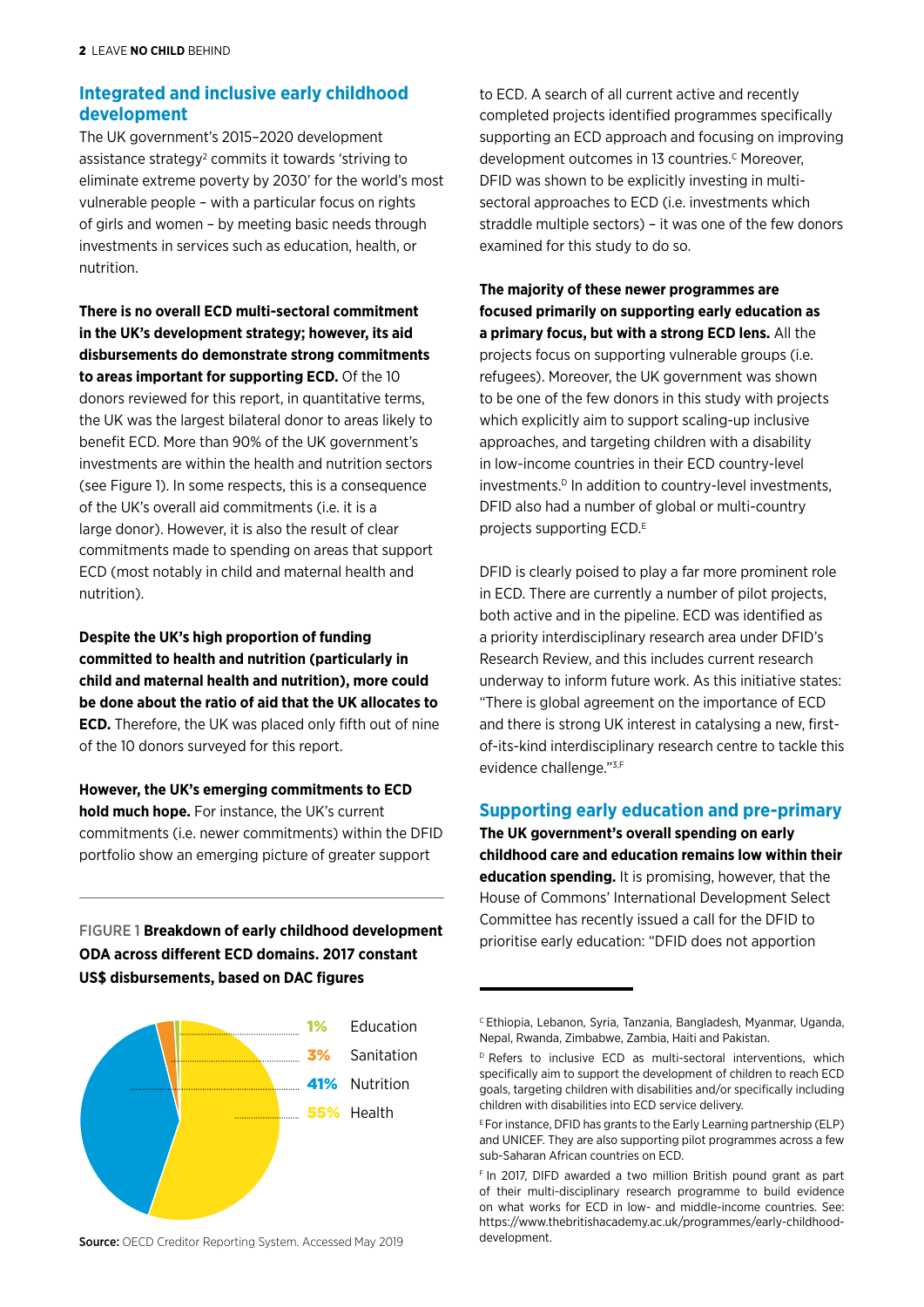enough of its budget to pre-primary education, and needs to do more work in this area".4

#### **However, of all the education aid disbursed by DFID in 2017, only 0.5% was spent on supporting early**

**childhood education and care.** As a result, the UK was ranked 13th out of the 30 Organisation for Economic Co-operation Development Assistance Committee (OECD DAC) country members, according to the ratio of its education aid being allocated to early childhood education and care. That means it is trailing behind smaller donors. Moreover, when compared against spending targeting the early years in other sectors, education allocations to the youngest remain low (see Figure 1).

**Since 2017, the prospects for early childhood care and education appear to be changing.** As Figure 2 shows, there has been a sharp increase in spending on early childhood care and education from 2016, which represents early education becoming an increasing strategic priority for DFID. Indeed, DFID's Education Policy (2018), Get Children Learning<sup>5</sup>, while accepting a continual focus primarily on primary and secondary, also commits to expanding their overseas development assistance to early education. As noted in the strategy: "We already support children in the early years of primary education...We will build on this by gradually expanding our research-led approach where there is government and parental demand".5

#### FIGURE 2 **UK aid to Early education, 2007–2017 (disbursements, US\$ constant 2017)**



**DFID's education policy commits to working with governments in identifying cost-effective, scalable early-education interventions; sharing UK expertise on how government can ensure better quality preprimary education, and for improving the supply of skilled and motivated teachers.** Significantly, the strategy also explicitly prioritises providing assistance for the scale up of support to early education for highly marginalised groups, such as children with disabilities. The analysis of DFID's current support and commitments (since 2018 and active in 2019), which shows inclusive early-education programming in a number of countries, clearly reflects this strategic imperative.

**Given DFID's ongoing prioritisation of children**  with disabilities in education<sup>G</sup>, notably to ensuring **the inclusion of children with disabilities within mainstream schools, the commitment to expanding their work to increasingly support the early years is significant.**

#### **Health, nutrition and sanitation**

The health and nutrition sectors received 97% of UK spending on ECD. Because the UK channels its aid contributions mainly into health and nutrition, it is important to understand how spending within these crucial areas supports ECD explicitly and, in particular, whether the most marginalised children are benefitting. Analysis carried out for this profile found that:

- The UK government has a strong commitment to basic nutrition and health in support of young children, and their families. For instance, the strategy commits to saving 1.4 million children's lives through immunisations, and improving nutrition for at least 50 million people, with a large focus on women and their young children.2
- DFID's Framework (2015), One Year On Leaving No One Behind, also commits to support the strengthening of "health and nutrition interventions that reduce the onset of disability, including tackling polio, neglected tropical diseases, sexual and reproductive healthcare and early childhood nutrition."6 As such, DFID makes commitments in their nutrition and health commitments both to children in their early years and to protecting children from preventable disabilities.

Source: OECD Creditor Reporting System. Accessed May 2019

<sup>&</sup>lt;sup>G</sup> DFID's education policy commits to providing the necessary supports. DFID also provides support to national governments to ensure this happens. DFID commits to increasing accessibility for children with disabilities in schools including: "screening, assistive devices, teacher support, adaptive textbooks and parental and wider community engagement".